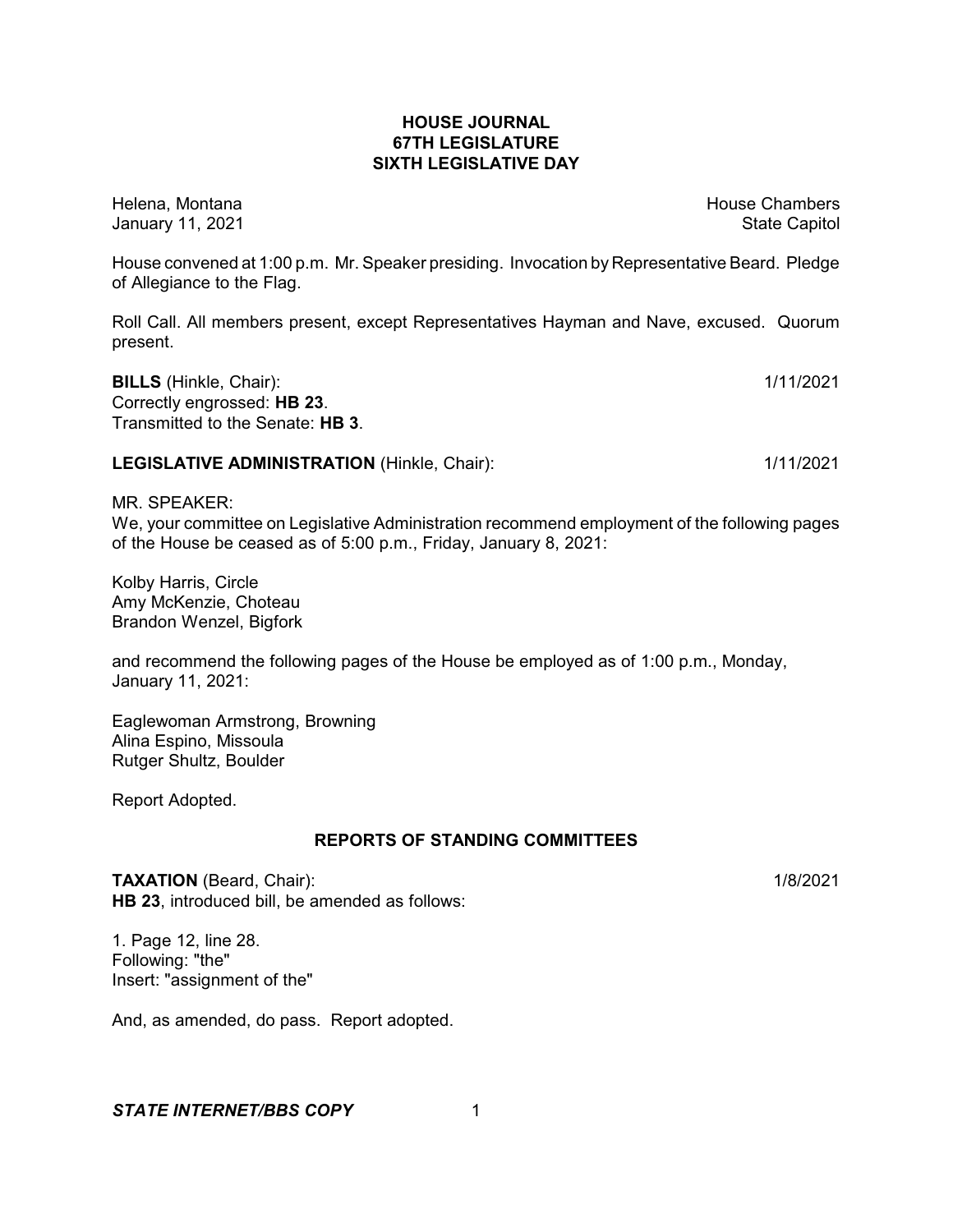**TRANSPORTATION** (Loge, Chair): 1/8/2021 **HB 55**, do pass. Report adopted.

#### **FIRST READING AND COMMITMENT OF BILLS**

The following House bills were introduced, read first time, and referred to committees:

**HB 141**, introduced by C. Keogh, S. Fitzpatrick, T. Manzella, referred to Transportation.

**HB 142**, introduced by J. Kassmier, referred to Agriculture.

**HB 143**, introduced by L. Jones, K. Abbott, F. Anderson, D. Bedey, M. Bertoglio, M. Blasdel, K. Bogner, M. Caferro, J. Cohenour, G. Custer, J. Fuller, W. Galt, D. Harvey, K. Holmlund, J. Kassmier, D. Loge, W. McKamey, D. Salomon, J. Small, C. Smith, S. Vinton, J. Windy Boy, K. Zolnikov, referred to Education.

**HB 144**, introduced by P. Fielder, F. Anderson, B. Beard, S. Berglee, M. Binkley, B. Brown, N. Duram, C. Friedel, J. Fuller, S. Galloway, S. Gist, C. Glimm, S. Hinebauch, C. Hinkle, J. Hinkle, S. Kerns, R. Knudsen, T. Manzella, B. Mitchell, M. Noland, A. Regier, M. Regier, L. Sheldon-Galloway, D. Skees, J. Trebas, B. Tschida, B. Usher, referred to Judiciary

**HB 145**, introduced by P. Fielder, B. Beard, M. Binkley, B. Brown, N. Duram, C. Friedel, J. Fuller, S. Galloway, S. Gist, C. Glimm, S. Hinebauch, C. Hinkle, J. Hinkle, S. Kerns, R. Knudsen, T. Manzella, M. Noland, A. Regier, M. Regier, L. Sheldon-Galloway, D. Skees, J. Trebas, B. Tschida, B. Usher, referred to Local Government.

**HB 146**, introduced by B. Mercer, referred to Legislative Administration.

**HB 147**, introduced by T. France, D. Loge, referred to Fish, Wildlife and Parks.

**HB 148**, introduced by L. Reksten, referred to Taxation.

## **SECOND READING OF BILLS (COMMITTEE OF THE WHOLE)**

Majority Leader Vinton moved the House resolve itself into a Committee of the Whole for consideration of business on second reading. Motion carried. Representative Noland in the chair.

Mr. Speaker: We, your Committee of the Whole, having had under consideration business on second reading, recommend as follows:

**HB 19** - Representative Buttrey moved **HB 19** do pass. Motion carried as follows:

Yeas: Abbott, Anderson, Bartel, Beard, Bedey, Berglee, Bertoglio, Binkley, Bishop, Brewster, Buckley, Buttrey, Caferro, Carlson, Curdy, Custer, Dooling, Dunwell, Duram, Farris-Olsen, Fern, Fielder, Fitzgerald, Fleming, France, Frazer, Fuller, Funk, Galloway, Garner, Gillette, Gist, Greef, Gunderson, Hamilton, Harvey, Hawk, Hayman, Hill, Hinkle C, Hinkle J, Holmlund, Hopkins, Jones, Karjala, Kassmier, Keane, Kelker, Keogh, Kerns, Kerr-Carpenter, Knudsen C, Knudsen R, Kortum, Lenz, Ler, Loge, Malone, Marler, Marshall, McKamey, Mercer, Mitchell, Moore, Noland, Novak, Olsen, Patelis, Phalen, Putnam, Read, Regier A, Regier M, Reksten, Ricci, Running Wolf, Schillinger, Seekins-Crowe, Sheldon-Galloway, Skees, Smith, Stafman, Stewart Peregoy,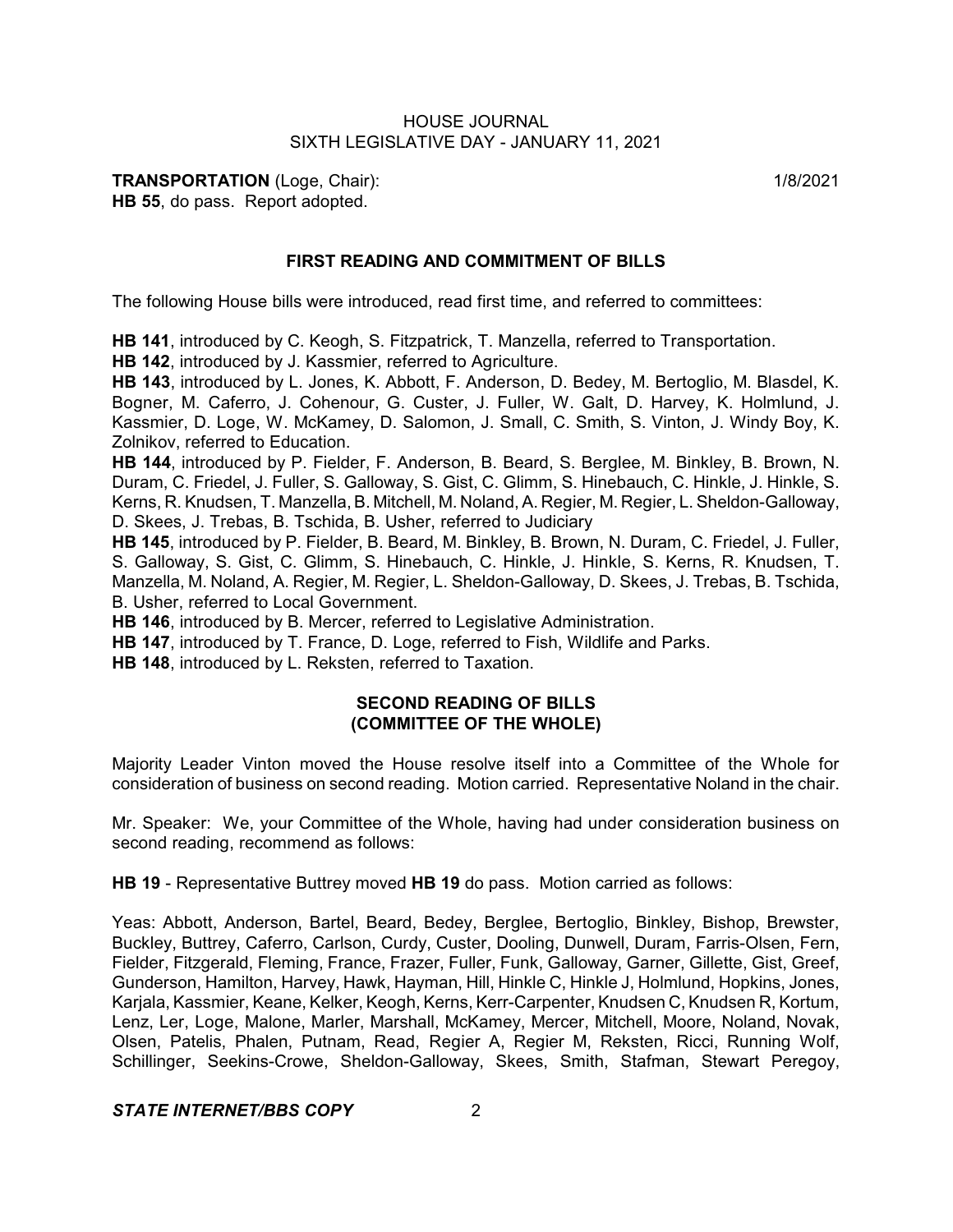Stromswold, Sullivan, Tenenbaum, Thane, Trebas, Tschida, Usher, Vinton, Walsh, Weatherwax, Welch, Whiteman Pena, Whitman, Zolnikov, Mr. Speaker. Total 98

Nays: Windy Boy. Total 1

Voted absentee: Hayman, Aye.

Excused: Hayman, Nave. Total 2

Absent or not voting: None. Total 0

**HB 41** - Representative Funk moved **HB 41** do pass. Motion carried as follows:

Yeas: Abbott, Anderson, Bartel, Beard, Bedey, Berglee, Bertoglio, Binkley, Bishop, Brewster, Buckley, Buttrey, Caferro, Carlson, Curdy, Custer, Dooling, Dunwell, Duram, Farris-Olsen, Fern, Fielder, Fitzgerald, Fleming, France, Frazer, Fuller, Funk, Galloway, Garner, Gillette, Gist, Greef, Gunderson, Hamilton, Harvey, Hawk, Hayman, Hill, Hinkle C, Hinkle J, Holmlund, Hopkins, Jones, Karjala, Kassmier, Keane, Kelker, Keogh, Kerns, Kerr-Carpenter, Knudsen C, Knudsen R, Kortum, Lenz, Ler, Loge, Malone, Marler, Marshall, McKamey, Mercer, Mitchell, Moore, Noland, Novak, Olsen, Patelis, Phalen, Putnam, Read, Regier A, Regier M, Reksten, Ricci, Running Wolf, Schillinger, Seekins-Crowe, Sheldon-Galloway, Skees, Smith, Stafman, Stewart Peregoy, Stromswold, Sullivan, Tenenbaum, Thane, Trebas, Tschida, Usher, Vinton, Walsh, Weatherwax, Welch, Whiteman Pena, Whitman, Windy Boy, Zolnikov, Mr. Speaker. Total 99

Nays: None. Total 0

Voted absentee: Hayman, Aye.

Excused: Hayman, Nave. Total 2

Absent or not voting: None. Total 0

**HB 45** - Representative Putnam moved **HB 45** do pass. Motion carried as follows:

Yeas: Abbott, Anderson, Bartel, Bedey, Berglee, Bertoglio, Bishop, Brewster, Buckley, Buttrey, Caferro, Carlson, Curdy, Custer, Dooling, Dunwell, Duram, Farris-Olsen, Fern, Fielder, Fitzgerald, Fleming, France, Frazer, Funk, Galloway, Garner, Gillette, Gist, Greef, Gunderson, Hamilton,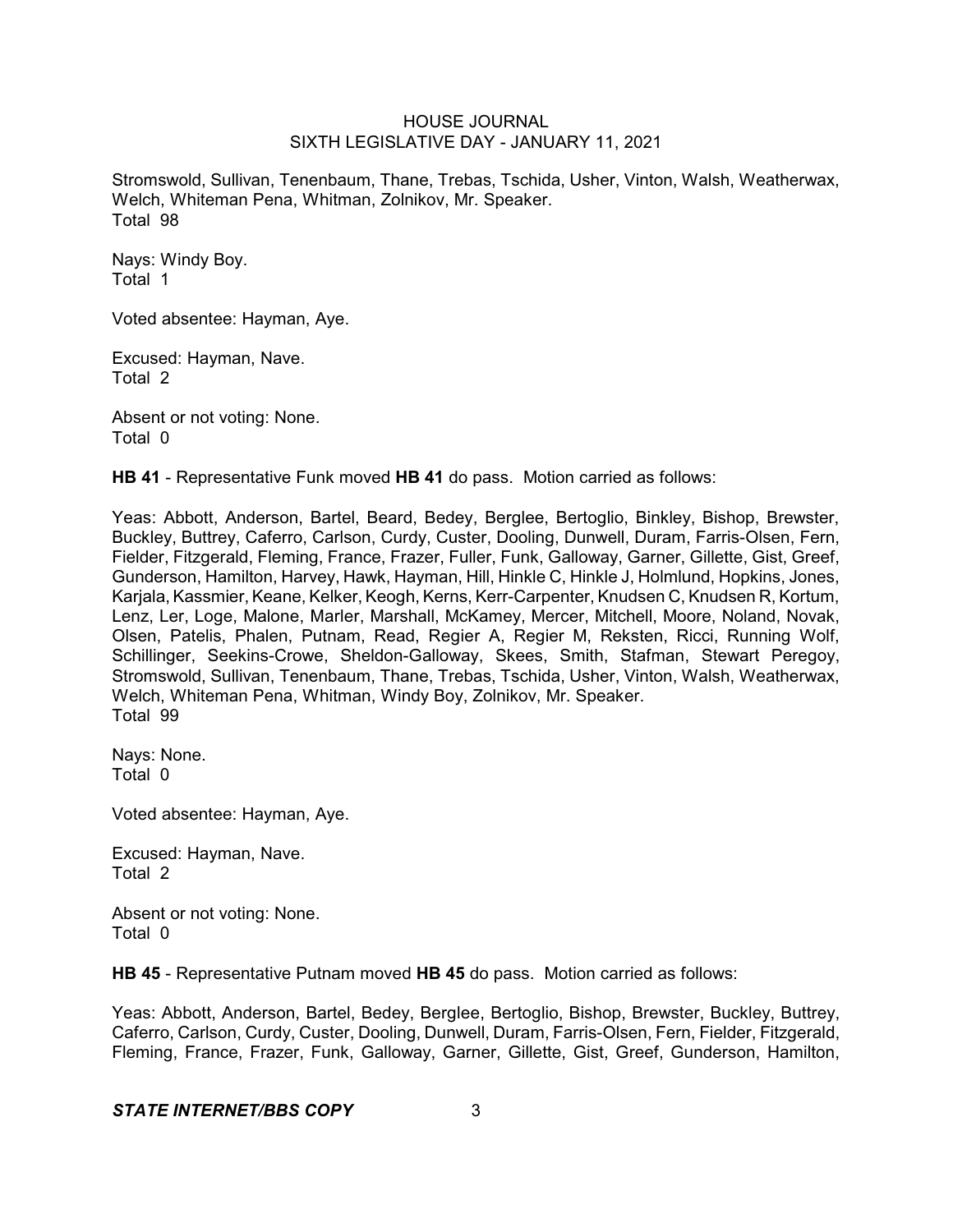Harvey, Hawk, Hayman, Hill, Hinkle C, Hinkle J, Holmlund, Hopkins, Jones, Karjala, Kassmier, Keane, Kelker, Keogh, Kerns, Kerr-Carpenter, Knudsen C, Knudsen R, Kortum, Loge, Malone, Marler, Marshall, McKamey, Mercer, Mitchell, Moore, Novak, Olsen, Patelis, Phalen, Putnam, Read, Reksten, Ricci, Running Wolf, Schillinger, Seekins-Crowe, Sheldon-Galloway, Skees, Smith, Stafman, Stewart Peregoy, Stromswold, Sullivan, Tenenbaum, Thane, Trebas, Vinton, Walsh, Weatherwax, Welch, Whiteman Pena, Whitman, Windy Boy, Mr. Speaker. Total 88

Nays: Beard, Binkley, Fuller, Lenz, Ler, Noland, Regier A, Regier M, Tschida, Usher, Zolnikov. Total 11

Voted absentee: Hayman, Aye.

Excused: Hayman, Nave. Total 2

Absent or not voting: None. Total 0

**HB 48** - Representative Gist moved **HB 48** do pass. Motion carried as follows:

Yeas: Abbott, Anderson, Bartel, Beard, Bedey, Berglee, Bertoglio, Binkley, Bishop, Brewster, Buckley, Buttrey, Caferro, Carlson, Curdy, Custer, Dooling, Dunwell, Duram, Farris-Olsen, Fern, Fielder, Fitzgerald, Fleming, France, Frazer, Fuller, Funk, Galloway, Garner, Gillette, Gist, Greef, Gunderson, Hamilton, Harvey, Hawk, Hayman, Hill, Hinkle C, Hinkle J, Holmlund, Hopkins, Jones, Karjala, Kassmier, Keane, Kelker, Keogh, Kerns, Kerr-Carpenter, Knudsen C, Knudsen R, Kortum, Lenz, Ler, Loge, Malone, Marler, Marshall, McKamey, Mercer, Mitchell, Moore, Noland, Novak, Olsen, Patelis, Phalen, Putnam, Read, Regier A, Regier M, Reksten, Ricci, Running Wolf, Schillinger, Seekins-Crowe, Sheldon-Galloway, Skees, Smith, Stafman, Stewart Peregoy, Stromswold, Sullivan, Tenenbaum, Thane, Trebas, Tschida, Usher, Vinton, Walsh, Weatherwax, Welch, Whiteman Pena, Whitman, Windy Boy, Zolnikov, Mr. Speaker. Total 99

Nays: None. Total 0

Voted absentee: Hayman, Aye.

Excused: Hayman, Nave. Total 2

Absent or not voting: None. Total 0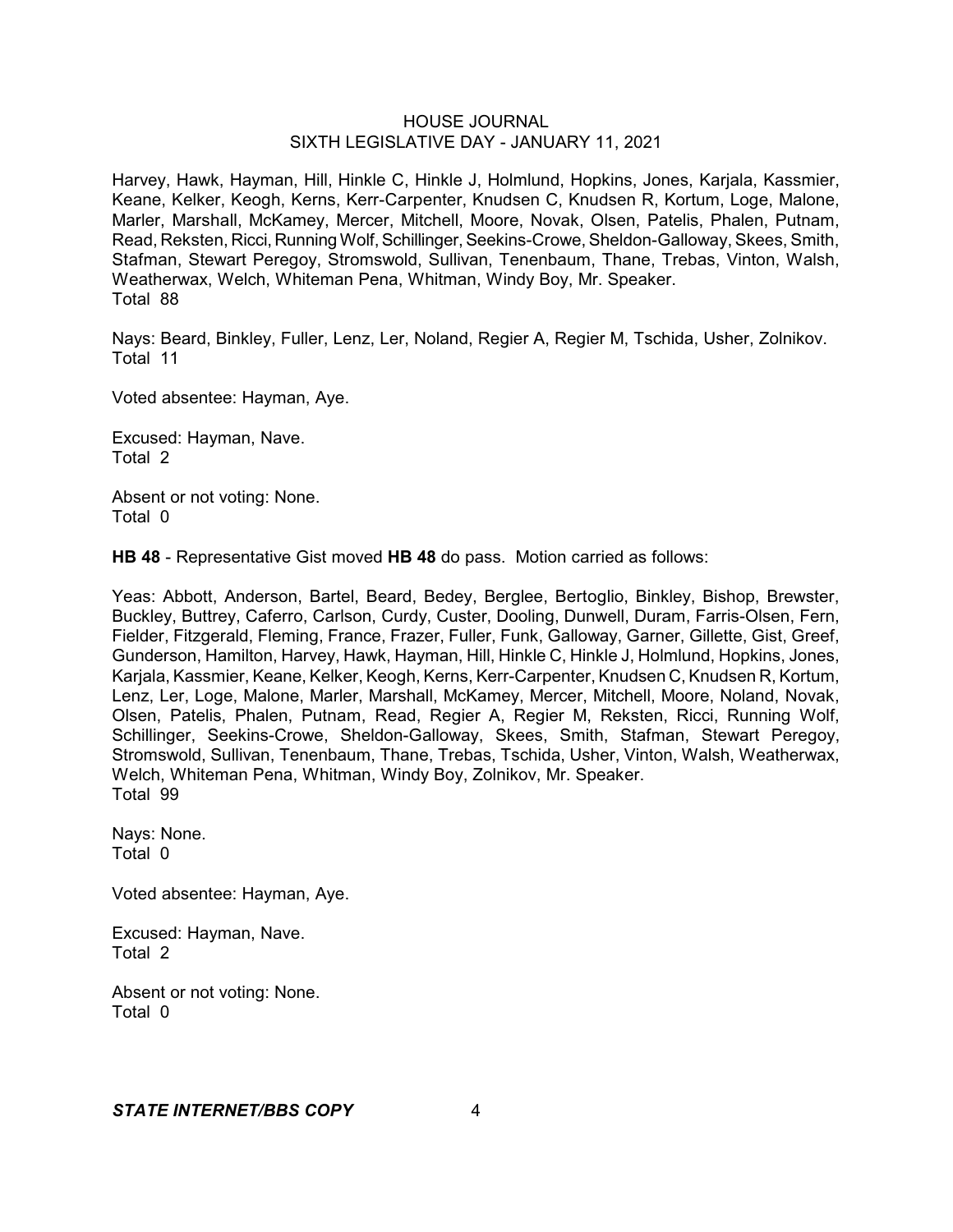**HB 52** - Representative Welch moved **HB 52** do pass. Motion carried as follows:

Yeas: Abbott, Anderson, Bartel, Beard, Bedey, Berglee, Bertoglio, Binkley, Bishop, Brewster, Buckley, Buttrey, Caferro, Carlson, Curdy, Custer, Dooling, Dunwell, Duram, Farris-Olsen, Fern, Fielder, Fitzgerald, Fleming, France, Frazer, Fuller, Funk, Galloway, Garner, Gillette, Gist, Greef, Gunderson, Hamilton, Harvey, Hawk, Hayman, Hill, Hinkle C, Hinkle J, Holmlund, Hopkins, Jones, Karjala, Kassmier, Keane, Kelker, Keogh, Kerns, Kerr-Carpenter, Knudsen C, Knudsen R, Kortum, Lenz, Ler, Loge, Malone, Marler, Marshall, McKamey, Mercer, Mitchell, Moore, Noland, Novak, Olsen, Patelis, Phalen, Putnam, Read, Regier A, Regier M, Reksten, Ricci, Running Wolf, Schillinger, Seekins-Crowe, Sheldon-Galloway, Skees, Smith, Stafman, Stewart Peregoy, Stromswold, Sullivan, Tenenbaum, Thane, Trebas, Tschida, Usher, Vinton, Walsh, Weatherwax, Welch, Whiteman Pena, Whitman, Windy Boy, Zolnikov, Mr. Speaker. Total 99

Nays: None. Total 0

Voted absentee: Hayman, Aye.

Excused: Hayman, Nave. Total 2

Absent or not voting: None. Total 0

**HB 54** - Representative Seekins-Crowe moved **HB 54** do pass. Motion carried as follows:

Yeas: Abbott, Anderson, Bartel, Beard, Bedey, Berglee, Bertoglio, Binkley, Bishop, Brewster, Buckley, Buttrey, Caferro, Carlson, Curdy, Custer, Dooling, Dunwell, Duram, Farris-Olsen, Fern, Fielder, Fitzgerald, Fleming, France, Frazer, Fuller, Funk, Galloway, Garner, Gillette, Gist, Greef, Gunderson, Hamilton, Harvey, Hawk, Hayman, Hill, Hinkle C, Hinkle J, Holmlund, Hopkins, Jones, Karjala, Kassmier, Keane, Kelker, Keogh, Kerns, Kerr-Carpenter, Knudsen C, Knudsen R, Kortum, Lenz, Ler, Loge, Malone, Marler, Marshall, McKamey, Mercer, Mitchell, Moore, Noland, Novak, Olsen, Patelis, Phalen, Putnam, Read, Regier A, Regier M, Reksten, Ricci, Running Wolf, Schillinger, Seekins-Crowe, Sheldon-Galloway, Skees, Smith, Stafman, Stewart Peregoy, Stromswold, Sullivan, Tenenbaum, Thane, Trebas, Tschida, Usher, Vinton, Walsh, Weatherwax, Welch, Whiteman Pena, Whitman, Windy Boy, Zolnikov, Mr. Speaker. Total 99

Nays: None. Total 0

Voted absentee: Hayman, Aye.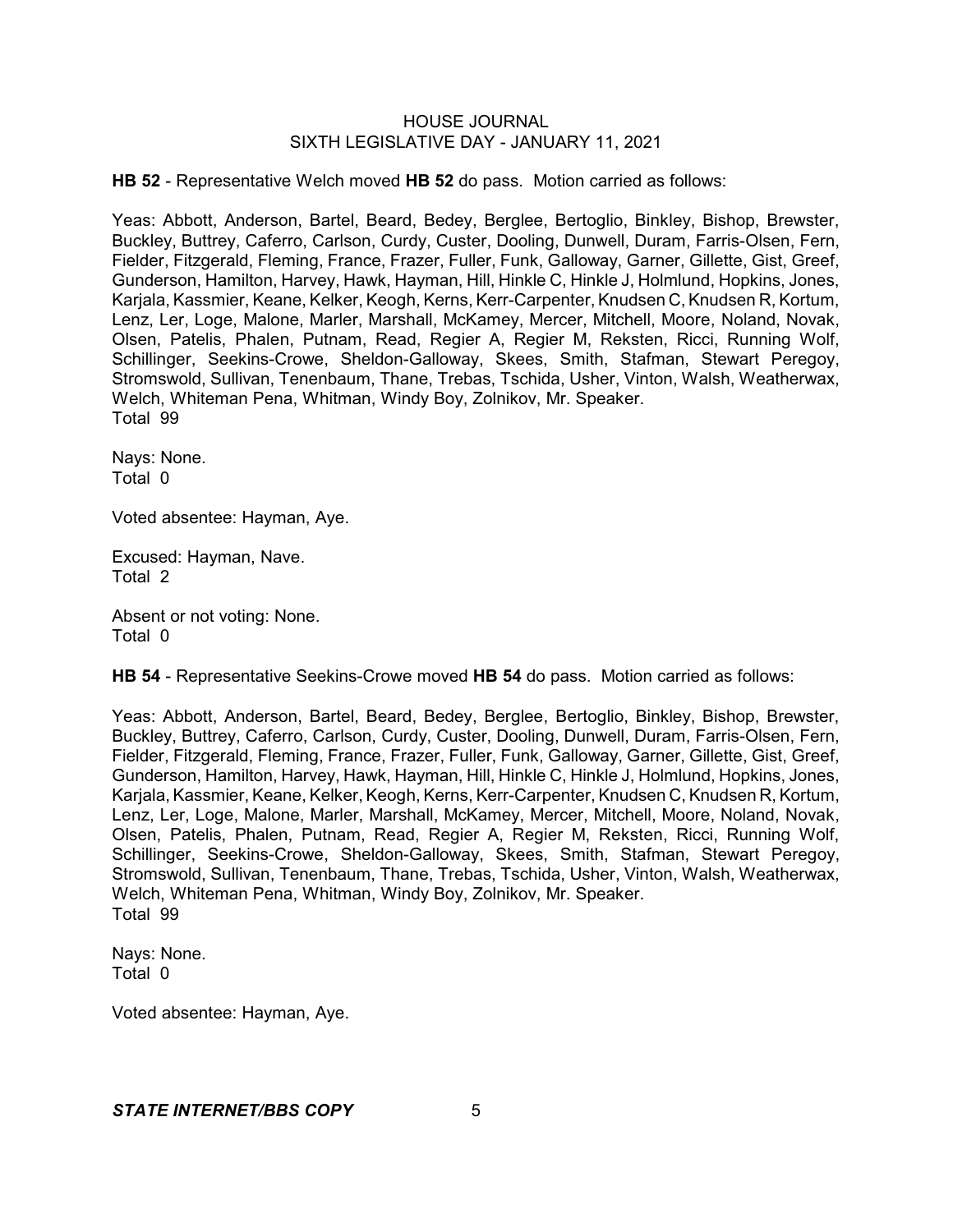Excused: Hayman, Nave. Total 2

Absent or not voting: None. Total 0

Majority Leader Vinton moved the Committee rise and report. Motion carried. Committee arose. House resumed. Mr. Speaker presiding. Chair Noland moved the Committee of the Whole report be adopted. Report adopted as follows:

Yeas: Abbott, Anderson, Bartel, Beard, Bedey, Berglee, Bertoglio, Binkley, Bishop, Brewster, Buckley, Buttrey, Caferro, Carlson, Curdy, Custer, Dooling, Dunwell, Duram, Farris-Olsen, Fern, Fielder, Fitzgerald, Fleming, France, Frazer, Fuller, Funk, Galloway, Gillette, Gist, Gunderson, Hamilton, Harvey, Hawk, Hill, Hinkle C, Hinkle J, Holmlund, Hopkins, Karjala, Kassmier, Keane, Kelker, Keogh, Kerns, Kerr-Carpenter, Knudsen C, Knudsen R, Kortum, Lenz, Ler, Loge, Malone, Marler, Marshall, McKamey, Mitchell, Moore, Novak, Patelis, Putnam, Read, Regier A, Regier M, Reksten, Ricci, Running Wolf, Schillinger, Seekins-Crowe, Sheldon-Galloway, Skees, Smith, Stewart Peregoy, Stromswold, Sullivan, Tenenbaum, Thane, Trebas, Tschida, Usher, Vinton, Walsh, Weatherwax, Welch, Whiteman Pena, Whitman, Windy Boy, Zolnikov, Mr. Speaker. Total 90

Nays: Noland. Total 1

Voted absentee: None.

Excused: Hayman, Nave. Total 2

Absent or not voting: Garner, Greef, Jones, Mercer, Olsen, Phalen, Stafman. Total 7

# **THIRD READING OF BILLS**

The following bills having been read three several times, title and history agreed to, were disposed of in the following manner:

**HB 3** passed as follows:

Yeas: Abbott, Anderson, Bartel, Bedey, Berglee, Bertoglio, Binkley, Bishop, Brewster, Buckley, Buttrey, Caferro, Carlson, Curdy, Custer, Dunwell, Duram, Farris-Olsen, Fern, Fitzgerald, Fleming, France, Frazer, Fuller, Funk, Garner, Gillette, Greef, Hamilton, Harvey, Hawk, Hinkle C, Hinkle J, Holmlund, Hopkins, Jones, Karjala, Kassmier, Keane, Kelker, Keogh, Kerr-Carpenter, Knudsen C,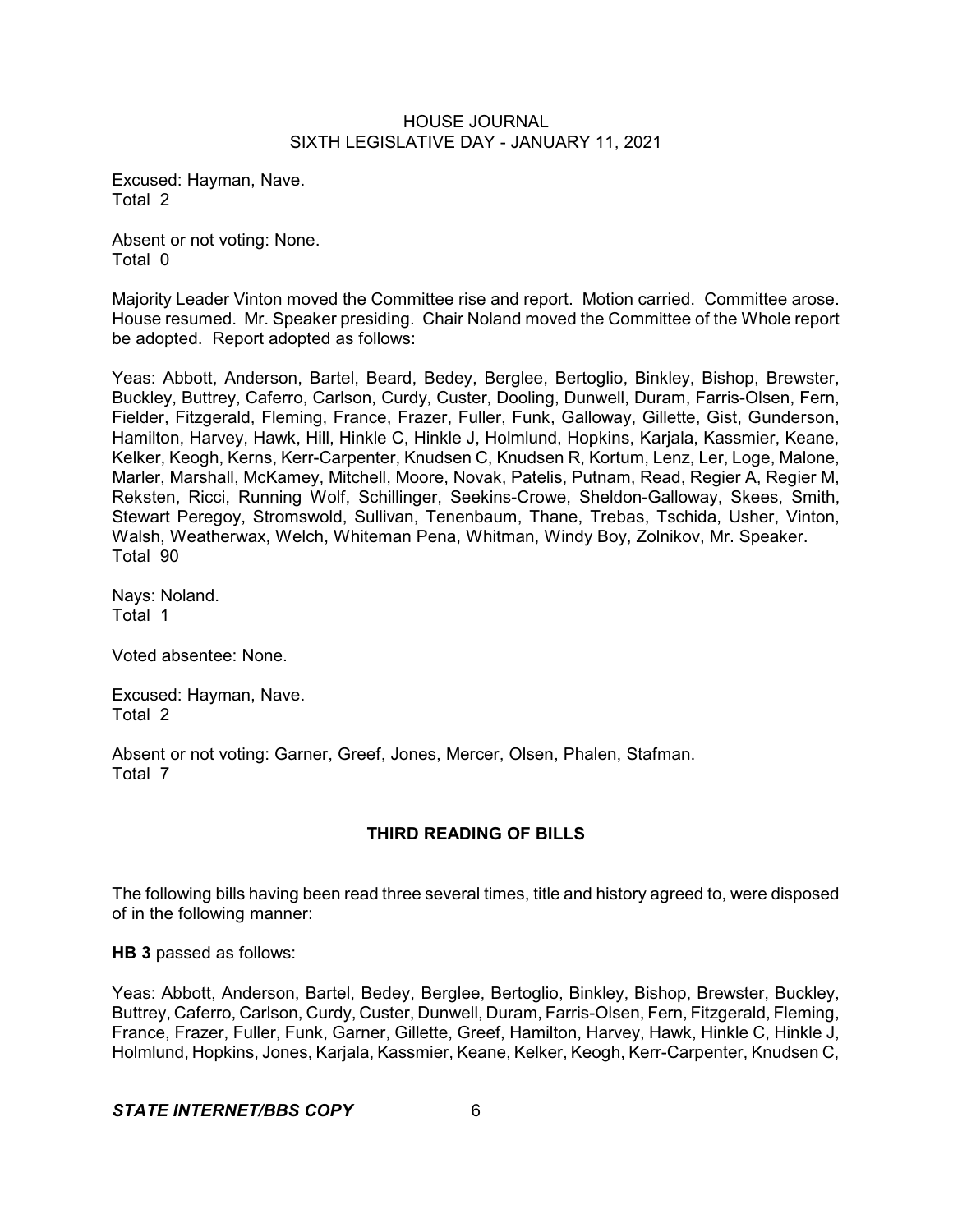Kortum, Lenz, Loge, Malone, Marler, Marshall, McKamey, Mercer, Mitchell, Moore, Novak, Olsen, Patelis, Phalen, Putnam, Regier A, Regier M, Reksten, Ricci, Running Wolf, Schillinger, Seekins-Crowe, Skees, Smith, Stafman, Stewart Peregoy, Stromswold, Sullivan, Tenenbaum, Thane, Tschida, Vinton, Walsh, Weatherwax, Welch, Whiteman Pena, Whitman, Windy Boy, Zolnikov, Mr. Speaker. Total 83

Nays: Beard, Fielder, Galloway, Gist, Gunderson, Hill, Kerns, Knudsen R, Ler, Noland, Read, Sheldon-Galloway, Trebas, Usher. Total 14

Voted absentee: None.

Excused: Hayman, Nave. Total 2

Absent or not voting: Dooling. Total 1

## **UNFINISHED BUSINESS**

Mr. Speaker, I move that the following undersigned name be **ADDED** as sponsor to **HR 1**. Motion carried.

**HR 1** (E. Stafman, Chief Sponsor) W. McKamey, A. Olsen.

Mr. Speaker, I move that the following undersigned name be **ADDED** as sponsor to **HB 11**. Motion carried.

**HB 11** (W. McKamey, Chief Sponsor) M. Hopkins.

Mr. Speaker, I move that the following undersigned name be **ADDED** as sponsor to **HB 124**. Motion carried.

**HB 124** (B. Mitchell, Chief Sponsor) M. Bertoglio, P. Fielder, L. Sheldon-Galloway, J. Trebas.